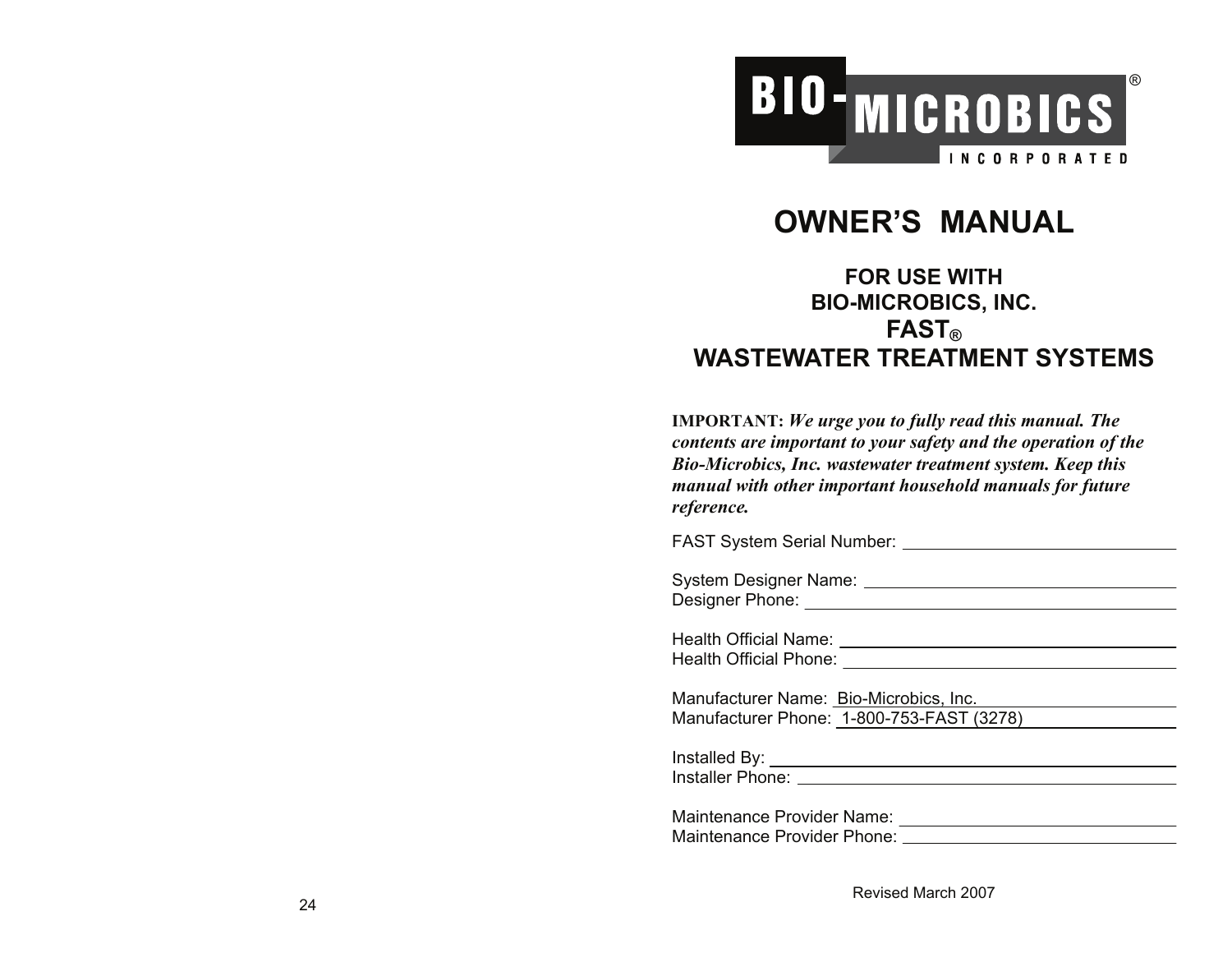# **NOTES**

# **TABLE OF CONTENTS**

| Blower Stoppage or Electrical Power Outage 16 |  |  |
|-----------------------------------------------|--|--|
|                                               |  |  |
|                                               |  |  |
|                                               |  |  |
|                                               |  |  |
|                                               |  |  |
|                                               |  |  |
|                                               |  |  |
| FAST® Installation Components Diagram  20-21  |  |  |
|                                               |  |  |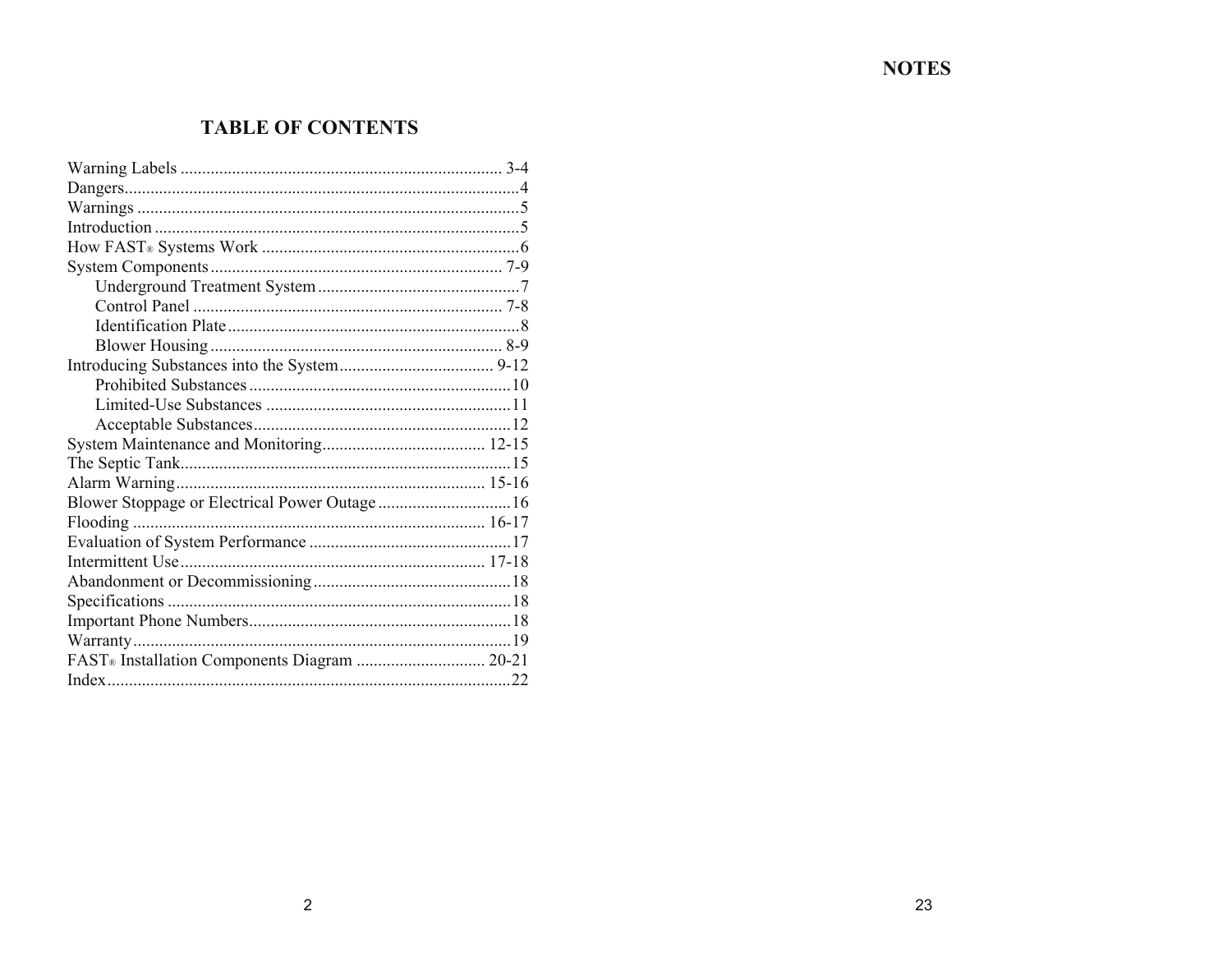### **INDEX**

Abandonment, 18 Acceptable substances, 12 Alarm, 8, 12, 13, 15, 16 Animal fats, 10 Bleach, 11-12 Blower housing, 5, 8, 9, 12, 13, 15, 16 Blower stoppage, 16 Chemicals, 10-11 Control panel, 7-9, 13, 15 Corn cobs, 11 Dangers, 4 Decommissioning, 18 Detergents, 11-13 Disinfectants, 10 Drain cleaners, 10 Electrical power outage, 16 Flooding, 16 Gasoline, 10 Identification plate, 8 Limited-use substances, 9, 11 Melon rinds, 11 Motor oil, 10 Intermittent Use, 17-18 Paint, 10 Paint thinner, 10 Paper products, 10 Pesticides, 10 Phone numbers, 19 Pipes, 4, 5, 7 Plastic, 10 Prohibited substances, 9-10 Pump-out, 6, 7, 9, 11, 15 Septic tank, 5-7, 9, 11, 13, 15, 16 Specifications, 18 System diagram, 6 Toilet paper, 12 Treatment tank, 7, 8, 17

Warning labels, 3-4 Warnings, 5 Warranty, 10, 19

**THANK YOU** for choosing a FAST wastewater treatment system for your wastewater treatment needs. Bio-Microbics cares about your safety and satisfaction. Please take the time to read the information in this manual. Safe and proper operation of your FAST system will ensure long product life.

### **WARNING LABELS**

These warning labels are located on the control panel and blower housing. You must follow the information on these labels to ensure your safety.



Located on the Blower Housing

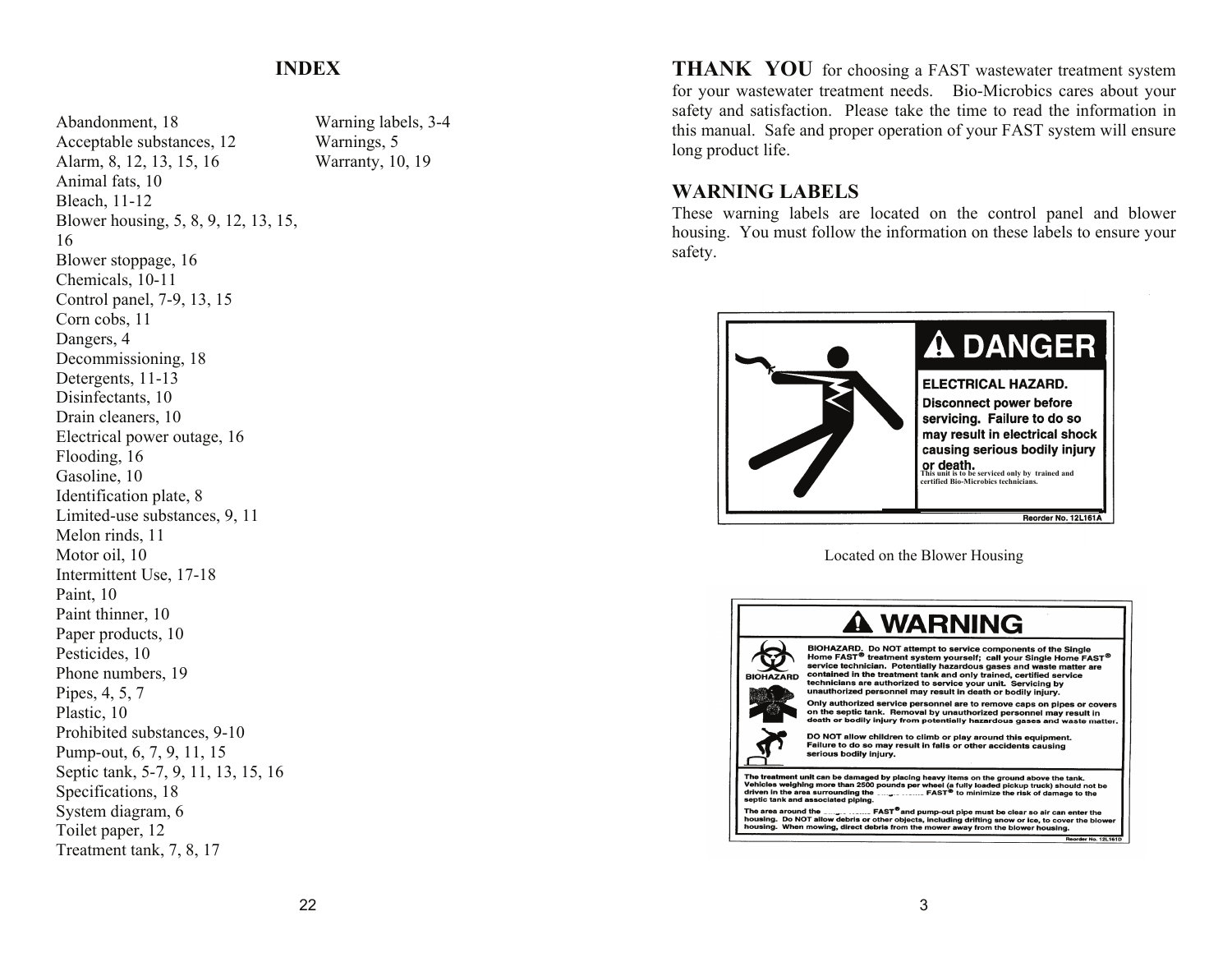| <b>A DANGER</b>                                                                                                                                                                                                                                                                                                  |
|------------------------------------------------------------------------------------------------------------------------------------------------------------------------------------------------------------------------------------------------------------------------------------------------------------------|
| ELECTRICAL HAZARD. Electrical equipment located in flooded<br>areas presents an electrical hazard. Should the unit become<br>flooded, call your Bio-Microbics, Inc. service technician.<br>Do not enter a flooded area. Failure to do so may result in<br>electric shock causing death or serious bodily injury. |
| There are buried electric cables located near this equipment.<br>Contact your Bio-Microbics, Inc. service technician before<br>digging above or near the treatment system. Failure to do so<br>may result in electric shock causing death or serious bodily<br>injury.                                           |
| Reorder No. 12L161                                                                                                                                                                                                                                                                                               |

**Located on the Blower Housing** 



## **IMPORTANT INFORMATION**

Please read and follow the cautionary notes given below and those found elsewhere in this manual. If you have questions regarding the safety or operation of your FAST® Wastewater Treatment System, contact your authorized Bio-Microbics service technician.



- 1. Electrical equipment located in flooded areas presents an electrical hazard. Should the unit become flooded, call your Bio-Microbics service technician. Do not enter a flooded area. Entering a flooded area may result in electrical shock causing death or serious bodily injury.
- 2. There are buried pipes and electric cables located near this equipment. Contact your authorized Bio-Microbics service technician before digging above or near the treatment system. Failure to do so may result in electrical shock causing death or serious bodily injury.

**OUTLET PIPE** (BY OTHERS)

**SEPTIC TANK** (BY OTHERS)

 $1 =$  GASKET, 6"  $2 = GASKET, 2"$  $3a = LID$  (or FEET)  $3b = FEET (or LID)$  $4 = FAST<sub>®</sub>$  INSERT  $5 = BLOWER$  $6 =$  BLOWER HOUSING  $7 = ALARM PANEL$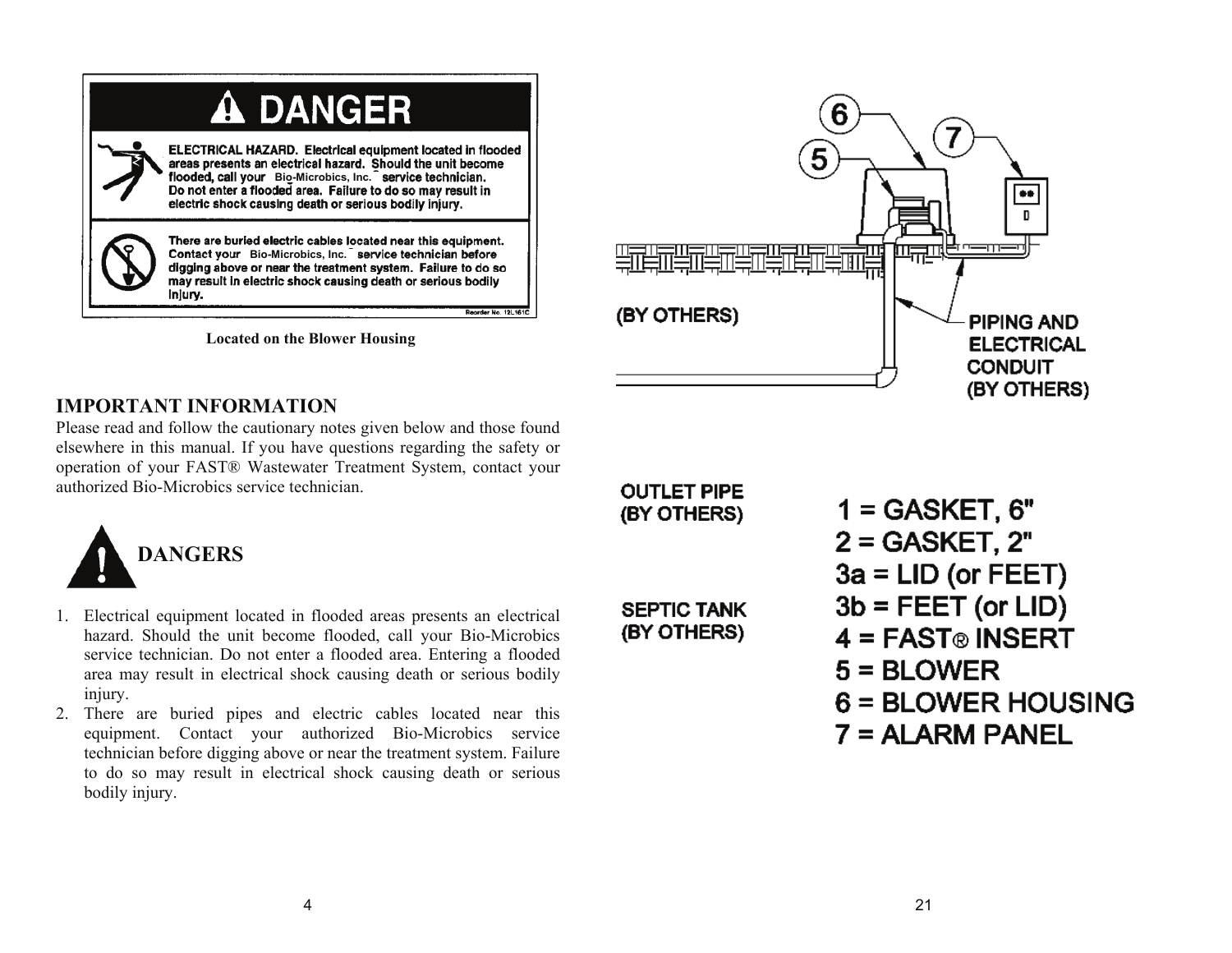# Typical FAST® Installation Components

*(Actual installed components subject to design specifications)* 





- **1. DO NOT** attempt to service components of the FAST wastewater treatment system yourself; call your authorized Bio-Microbics service technician.
- 2. Only authorized service personnel are to remove caps on pipes or covers on the septic tank. Removal by unauthorized personnel may result in death or bodily injury from potentially hazardous gases and waste matter.
- **3. DO NOT** allow children to play on or around the vents and blower housing. Such play may result in falls or other accidents causing serious bodily injury.
- 4. Ice may form around vents during cold weather. Use caution when walking in these areas to avoid falling, causing serious bodily injury.
- 5. Anyone coming in contact with wastewater must remove any contaminated clothing and thoroughly wash all body areas and clothing exposed to wastewater with soap and water. Then consult a physician to minimize the risk of illness.
- 6. The treatment unit can be damaged by placing heavy items on the ground above the tank. Vehicles heavier than a lawn tractor should not be driven in the area surrounding the FAST system to minimize the risk of damage to the septic tank and associated piping (unless the septic tank has been specially designed for use under roadways).
- 7. The area around the blower housing and vents must be clear so air can enter the housing. Do NOT allow debris or other objects, including drifting snow or ice, to cover the blower housing or vents. When mowing, direct debris from the mower away from the blower housing and vents.

# **INTRODUCTION**

Thank you for choosing a FAST wastewater treatment system for your home. The system is compatible with garbage disposals (see note on p. 11), dishwashers and other household appliances. The MicroFAST 0.5, 0.75, 0.9 and 1.5 systems have been tested and certified by NSF *International* to meet NSF Standard 40, Class 1.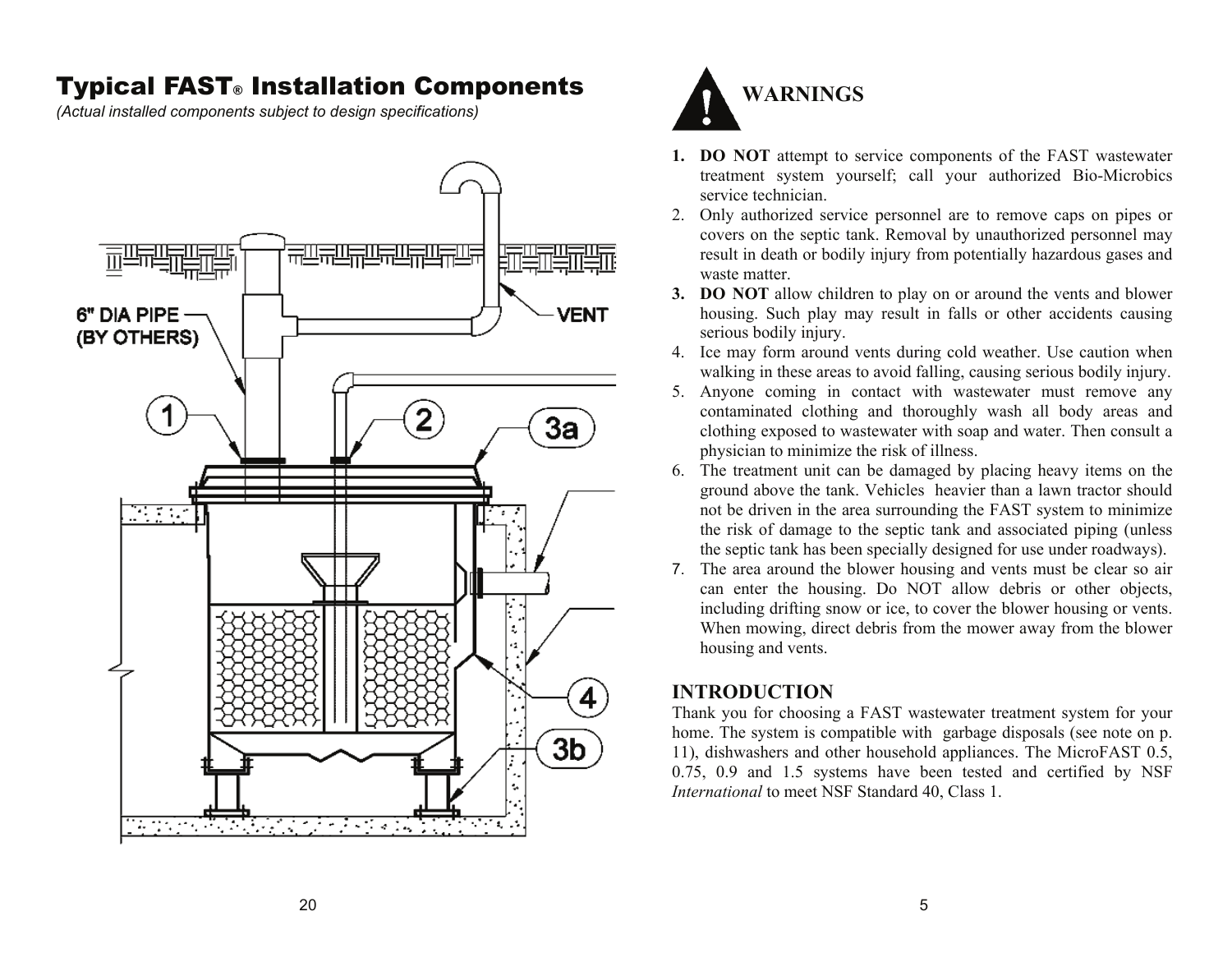## **HOW FAST<sup>®</sup> TREATMENT SYSTEMS WORK**

FAST stands for Fixed Activated Sludge Treatment. In the FAST wastewater treatment system process, a colony of bacteria, called the biomass, breaks down biodegradable waste into carbon dioxide and water. The process occurs continuously as long as the biomass is supplied food (incoming waste) and oxygen (air) in a suitable environment. Solid material that the biomass cannot process settles into the septic tank for normal removal by pump-out.

The heart of the FAST wastewater treatment system is a honeycomb-type media suspended in the septic tank below ground. The media contains the biomass. Above ground, an electric blower blows air through an underground pipe into the media to aerate the wastewater. Aeration circulates the wastewater, thereby providing both food and oxygen to the biomass. An outlet pipe directs treated wastewater into the septic tank drain field.

There are no moving mechanical parts in the FAST wastewater treatment system other than the blower (however there may be other moving parts associated with other portions of your treatment system). With proper use and maintenance, and a healthy environment for the biomass, the FAST wastewater treatment system will perform safely and reliably.



**System Diagram** 

### **LIMITED 24-MONTH WARRANTY**

Bio-Microbics, Inc. warrants every new Residential FAST® system against defects in materials and workmanship for a period of two years after installation subject to the following terms and conditions, (Commercial FAST system for a period of one year after installation or eighteen months from date of shipment, whichever occurs first, subject to the following terms and conditions):

During the warranty period, if any part is defective or fails to perform as specified when operating at design conditions, and if the equipment has been installed and is being operated and maintained in accordance with the written instructions provided by Bio-Microbics, Inc., Bio-Microbics, Inc. will repair or replace at its discretion such defective parts free of charge. Defective parts must be returned by owner to Bio-Microbics, Inc.'s factory postage paid, if so requested. The cost of labor and all other expenses resulting from replacement of the defective parts and from installation of parts furnished under this warranty and regular maintenance items such as filters or bulbs shall be borne by the owner. This warranty does not cover general system misuse, aerator components which have been damaged by flooding or any components that have been disassembled by unauthorized persons, improperly installed or damaged due to altered or improper wiring or overload protection. This warranty applies only to the treatment plant and does not include any of the house wiring, plumbing, drainage, septic tank or disposal system. Bio-Microbics, Inc. is reserves the right to revise, change or modify the construction and/or design of the FAST system, or any component part or parts thereof, without incurring any obligation to make such changes or modifications in present equipment. Bio-Microbics, Inc. is not responsible for consequential or incidental damages of any nature resulting from such things as, but not limited to, defect in design, material, or workmanship, or delays in delivery, replacements or repairs.

THIS WARRANTY IS IN LIEU OF ALL OTHER WARRANTIES EX-PRESS OR IMPLIED. BIO-MICROBICS SPECIFICALLY DISCLAIMS ANY IMPLIED WARRANTY OF MERCHANTABILITY OR FITNESS FOR A PARTICULAR PURPOSE.

NO REPRESENTATIVE OR PERSON IS AUTHORIZED TO GIVE ANY OTHER WARRANTY OR TO ASSUME FOR BIO-MICROBICS, INC., ANY OTHER LIABILITY IN CONNECTION WITH THE SALE OF ITS PRODUCTS. Contact your local distributor for parts and service.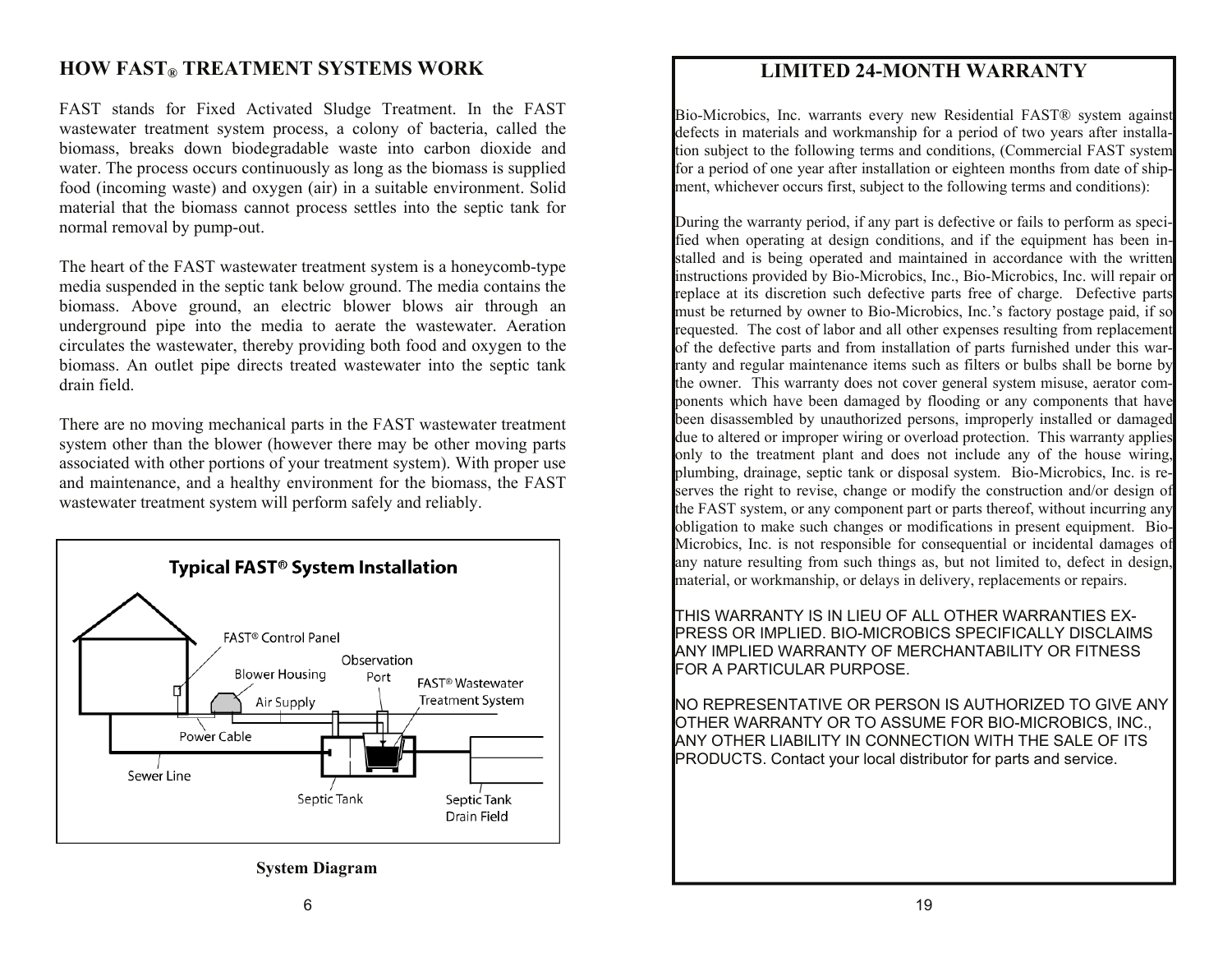# **INTERMITTENT USE**

The FAST wastewater treatment system will function normally even if wastewater does not enter the system for an extended period of time. The power to the system should be left on during short periods when there is no wastewater flow to the system. Suggestions for intermittent use (Check with local regulations before attempting): If the property is going to used seasonally and shut down completely for an extended period of time (i.e. summer use only and then abandoned for the winter), we suggest that the blower be shut down. The blower should be restarted upon return to the property. Your local service provider may be contacted to perform these functions (It is also possible to arrange for the re-starting of the blower a week or two in advance of return through your local service provider.). If the property will be used on weekends only, it is best to leave the blower on continuously throughout the season for use until an extended period of absence is anticipated. (Extended period being at least 4 weeks or more.) A slight odor may be detected for a couple of days while the system returns to normal operation.

# **ABANDONMENT OR DECOMMISSIONING**

If you plan to connect your house's sewer system to a municipal sewer system, or if your FAST wastewater treatment system is no longer needed, please contact your Bio-Microbics service technician or Bio-Microbics, Inc. (913-422-0707). Procedures specified by regulatory agencies must be followed when the FAST wastewater treatment system is abandoned or decommissioned.

## **SPECIFICATIONS**

### **Power Requirements**

120 or 220 VAC, 1 Phase, 60Hz., 50Hz.

# **IMPORTANT PHONE NUMBERS**

Space is provided for you on the title page to record important phone numbers.



**1-800-753-FAST (3278)** 

# **SYSTEM COMPONENTS**

#### **A. Underground Treatment System**

The underground treatment tank includes the septic tank (supplied by others) and the FAST wastewater treatment module. Underground pipes carry wastewater into and away from the tank. Depending upon local codes, a pipe or cover may extend upward from the tank. This pipe may serve as a pump-out pipe to remove solid material from the septic tank. An observation port may extend from the top of the module. This can serve as a vent for the module and also used for service.



**WARNING:** *Only authorized service personnel are to remove caps on pipes or covers on the septic tank. Removal by unauthorized personnel may result in death or bodily injury from potentially hazardous gases and waste matter.*



**WARNING**: *The treatment unit can be damaged by placing heavy items on the ground above the tank. Vehicles heavier than a lawn tractor should not be driven in the area surrounding the FAST system to minimize the risk of damage* 

*to the septic tank and associated piping (unless the septic tank has been specially designed for use under roadways).* 

### **B. Control Panel**

A light on the control panel reports the status of the system's electrical circuit. If the red light is lit or flashing, there is a problem in the system. A buzzer also sounds when the red light flashes.





**FIGURE 1 CONTROL PANEL**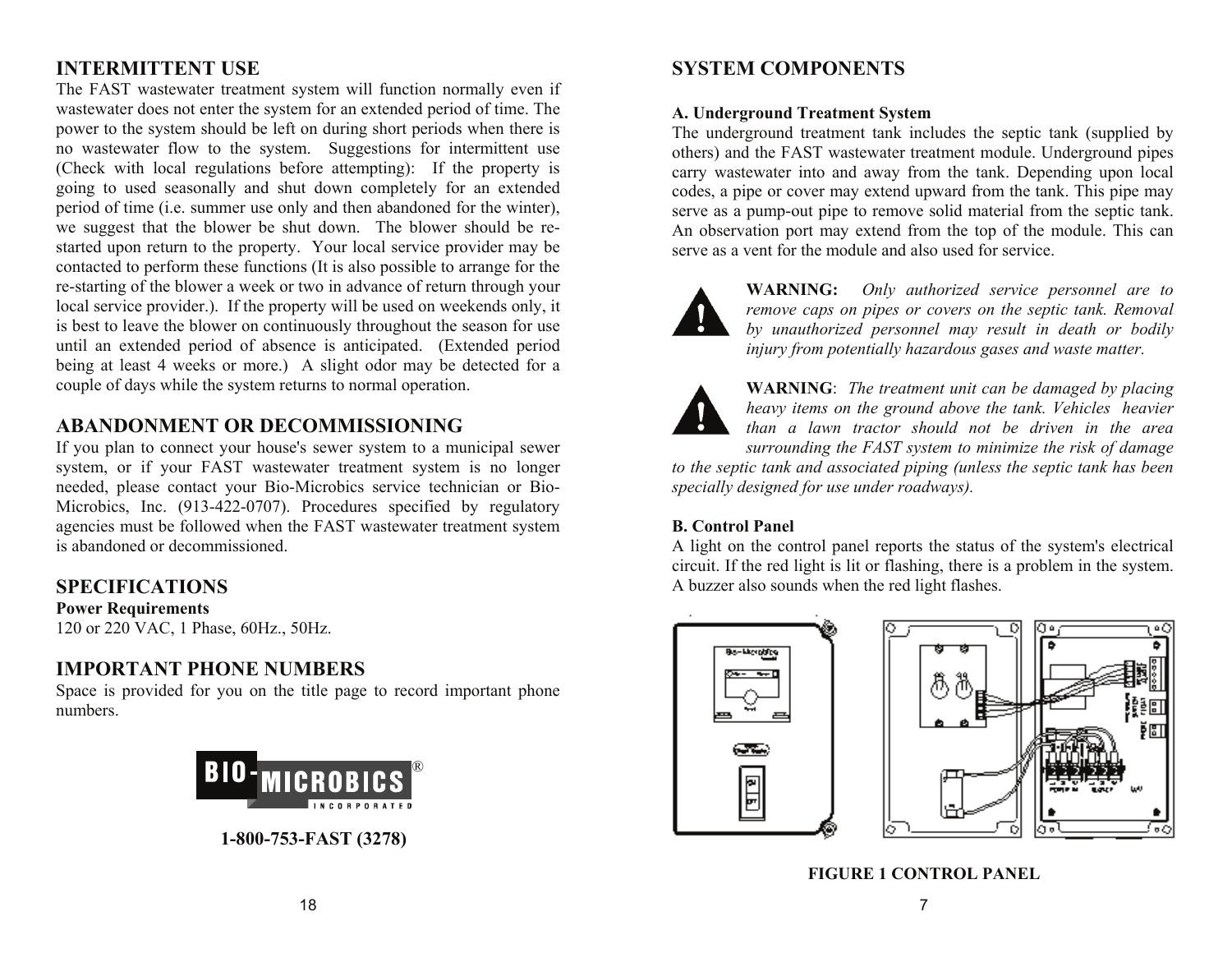If the alarm should sound, check air intake and vents for obvious signs of blockage, but do not attempt to remove caps or open the blower housing.

If there are no signs of blockage, check the circuit breaker switch located in the FAST system control panel. If the switch has tripped, reset the switch. If the alarm stays on, call your authorized Bio-Microbics service technician. The horn may be silenced by pushing the silence button on the control panel.

#### **C. Identification Plate**

An identification plate similar to the one shown in figure 1 is located on the control panel and on the blower housing. Information that identifies the unit is found on the plate. For future reference, copy the information on the plate onto page 18. If you contact your authorized Bio-Microbics service technician or Bio-Microbics, Inc. Customer Service, the service technician may request information on the identification plate.



#### **FIGURE 2 IDENTIFICATION PLATE**

#### **D. Blower Housing**

The blower housing sits above ground and contains the blower and an electric conduit. Air is drawn into the housing, then directed through an underground pipe to the aeration system in the treatment tank.

**attempt to restore electrical power to the blower. The service technician must inspect and evaluate the condition of the FAST unit before electrical power is restored.** 

Water covering the septic tank unit can be tolerated if there is no leakage or backup into the system. Backup is characterized by wastewater flowing back into the house or slow movement of wastewater in the drains.



**WARNING:** *Anyone coming in contact with wastewater must remove any contaminated clothing and thoroughly wash all exposed body areas with soap and water. Then consult a* 

*physician to minimize the risk of illness.*

### **EVALUATION OF SYSTEM PERFORMANCE**

The FAST wastewater treatment system operates automatically. There are no operating procedures for the user of the FAST wastewater treatment system to perform. However, as with any home appliance or machine, simple periodic checks should, and can be made to aid in the prevention of costly repair problems. Generally, the FAST wastewater treatment system unit can be checked by sight and by smell.

#### **Odor Evaluation**

The FAST wastewater treatment system produces only a "musty" odor. There should be no septic smell (sulfur or rotten eggs) emanating from your system. Should there be a sulfurous "septic" smell associated with the FAST system, contact your Bio-Microbics service technician.

#### **Visual Evaluation**

The FAST systen should produce effluent that is virtually as clear as tap water, however it is NOT fit for consumption. If the system is producing wastewater that is not clear contact the local Bio-Microbics service technician.



**DANGER:** *DO NOT attempt to service any components of the FAST unit yourself; call your Bio-Microbics service technician. Potentially hazardous gases and waste matter are contained in the treatment tank and only trained, certified* 

*service technicians are authorized to service your unit. Servicing by unauthorized personnel may result in death or bodily injury.*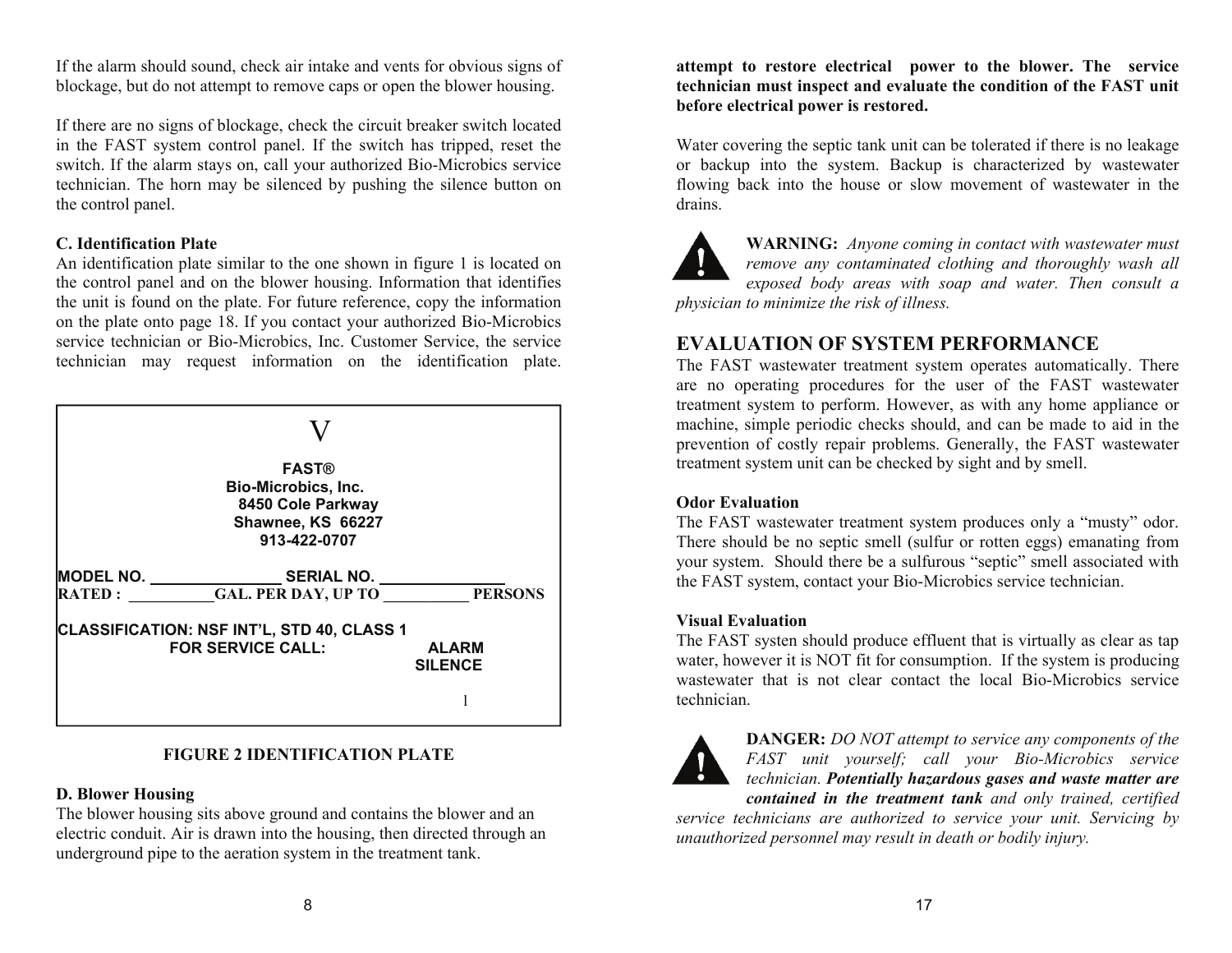# **ALARM WARNING**

The system is equipped with a red light on the control panel and an alarm horn. Should the red light illuminate or flash and the horn activate, check the breaker on the control panel to ensure it is not off. If the breaker is turned off, attempt to reset it. If the breaker fails to remain reset, call your Bio-Microbics service technician. The alarm horn may be shut off by pushing the silence button. Pushing the silence button will not reactivate the unit, only silence the horn.

# **BLOWER STOPPAGE OR POWER OUTAGE**

The FAST wastewater treatment system requires a supply of oxygen and food for the biomass. Should the blower stop, air flow through the aeration pipe will stop, cutting off the supply of oxygen to the biomass. A prolonged absence of oxygen will seriously affect the condition of the biomass. When the blower is operating, it will emit a humming sound.

If the blower is not operating, first determine whether an electrical power outage has occurred in your community.

If your house is without electricity, call the electric utility. If the electricity is off more than 48 hours, call your Bio-Microbics service technician as well for treatment system advice.

If your house has electricity, but the blower is not operating, follow the procedure under **ALARM WARNING**.

# **FLOODING**

Flood water may cover the septic tank unit, the blower housing, or both, if the FAST system is installed in a low-lying area.



**DANGER:** *Electrical equipment located in flooded areas presents an electrical hazard. Should the unit become flooded, call your Bio-Microbics service technician. Stay out of a flooded area. Failure to do so may result in electrical shock* 

*causing death or serious bodily injury.*

**SHOULD water cover all, or part, of the blower housing, IMMEDIATELY disconnect electrical power to the blower at your house circuit breaker box by switching the circuit breaker to "off". Immediately call your Bio-Microbics service technician. Do not** 



**WARNING:** *Do NOT allow children to play on or around the blower housing. Such play may result in falls or other accidents causing serious bodily injury.*



**CAUTION:** *Ice may form around vents during cold weather. Use caution when walking in these areas to avoid falling, causing serious bodily injury.*

**NOTICE:** *Do not cover the blower housing or vents. When mowing, direct debris from the mower away from the blower. The area around the blower housing and vents must be clear so air can enter the housing and vents. Do NOT allow debris or other objects, including drifting snow or ice, to cover over housing and vents.*

#### **E. NSF STANDARD 40, CLASS 1, CERTIFICATION MARK**

The NSF mark shown below is displayed on all NSF Standard 40, Class 1 certified FAST wastewater treatment systems. The MicroFAST 0.5, 0.75, 0.9, and 1.5 system should all have this mark on the side of the control panel housing. Non NSF certified systems will not have this mark.



### **FIGURE 3 NSF CERTIFICATION MARK**

## **INTRODUCING SUBSTANCES INTO THE SYSTEM**

Introducing harmful substances into the system may reduce the efficiency of the system or stop the treatment process by destroying the biomass. These substances that reduce the efficiency or stop the treatment process can be grouped into two groups, prohibited substances and limited-use substances. While the FAST wastewater treatment system will process most waste produced by the average household, the following information will maximize the system's efficiency and reduce the time period between septic tank pump-outs. In general, if a substance is harmful to humans, or is anti-biotic in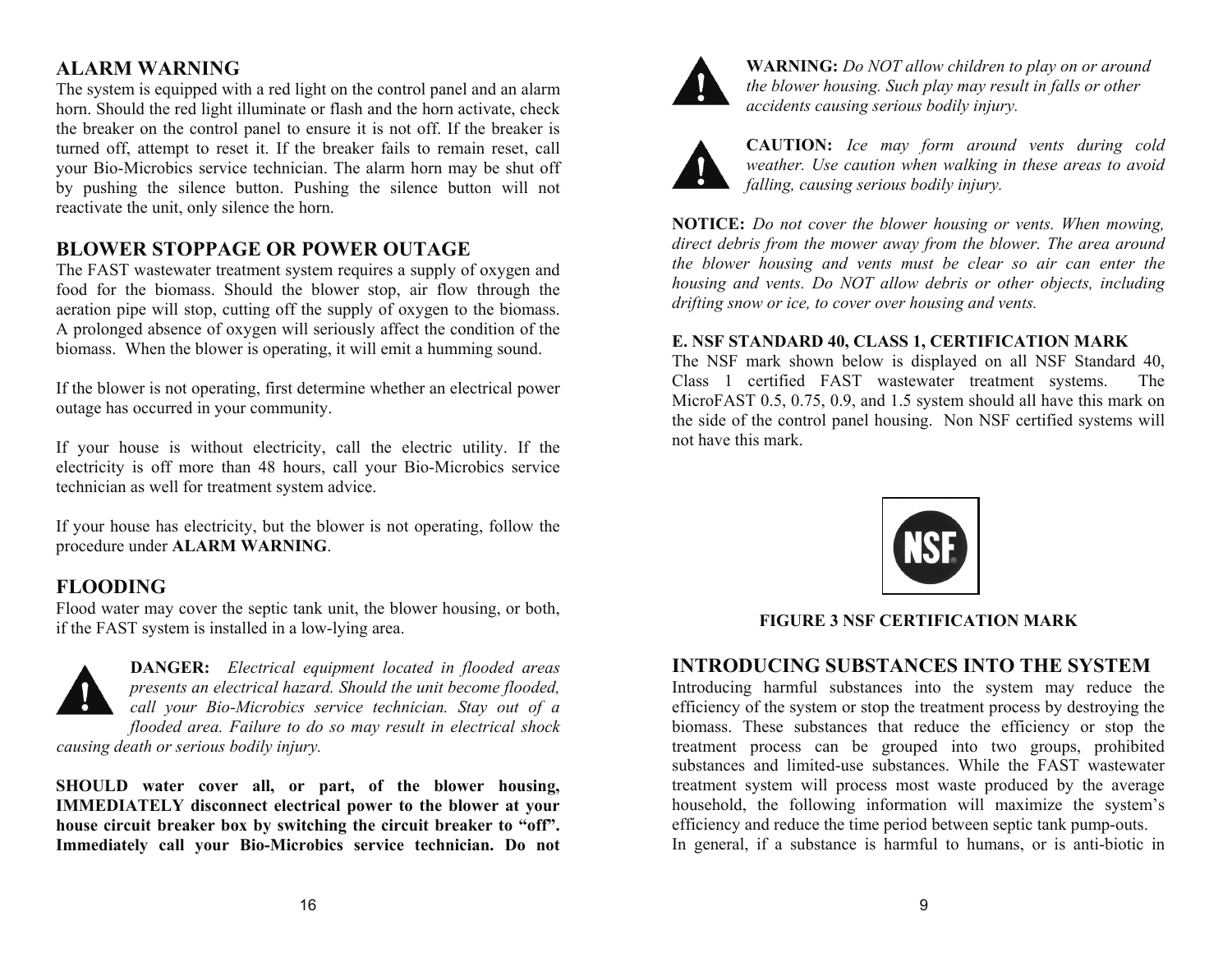nature, it should not be put into any septic system including FAST. If you have a question regarding the effect of a particular substance on the FAST system, call your Bio-Microbics service technician.

#### **NOTICE:** *Introducing harmful or damaging chemicals into your FAST system may void the warranty.*

#### **A. Prohibited Substances**

Prohibited substances are those substances which, when present in even small amounts, will prevent the FAST system from providing wastewater treatment. Substances that will not dissolve may clog and possibly damage the aeration unit. The following is a partial list of prohibited substances, common sense should be used for other substances not on this list:

- 1. Plastic or rubber products
- 2. Petroleum based products, such as motor oil, paint, paint thinner, gasoline, and solvents
- 3. Non-biodegradable products, such as sanitary napkins, wipes, condoms, diapers and cat litter
- 4. Toxic substances such as pesticides, strong disinfectants large amounts of strong caustic drain cleaners, paint or anything else that would be toxic to humans. This includes quaternary ammonia compounds (found in some commercial cleaners).
- 5. Large amounts of paper products, such as paper towels and synthetic fiber-reinforced products advertised as having "wet strength,"
- 6. Animal fats, such as bacon grease or lard (normal cleaning of pots and pans is acceptable).
- 7. Liquid fabric softeners
- 8. Water softener waste (from regeneration) without flow equalization

#### **Chemicals**

The following chemicals are prohibited substances and should not be poured into the FAST system tank or leach field:

- 1. Herbicides
- 2. Pesticides
- 3. Paint thinner
- 4. Motor oil (including transmission oil and hydraulic fluid)

**NOTICE:** *Contact your Bio-Microbics, Inc. service technician immediately if a substantial spill occurs in the area of the treatment system.* 

#### **SERVICE AFTER THE FIRST TWO YEARS**

An **Extended Service Policy** is available and may be purchased through your local Bio-Microbics distributor. The extended service policy should provide the same service checks as the initial NSF service policy, sludge accumulation levels in the septic and FAST tanks, and perform any additional service required by local regulation. Extended service on NSF certified systems should be performed twice per year.

## **THE SEPTIC TANK**

Periodically, waste will need to be removed from the settling compartment of the septic tank using normal pump-out procedures. Bio-Microbics recommends that pump-out occur if sludge is 18 inches deep, or takes up 75% of the volume of the settling compartment below the port connecting settling chamber to FAST chamber. All stricter, applicable regulations supercede these operational directions. When pump out of the settling compartment occurs, the FAST compartment should also have any sludge removed. Only persons experienced in wastewater treatment or service are authorized to remove the septic tank cover. If the drains in your house require an unusual amount of time to drain, the septic tank may require pumping out.



**WARNING:** *Do NOT attempt to service components of the FAST wastewater treatment system yourself; call your Bio-Microbics service technician. Only authorized service* 

*personnel are to remove caps on pipes or covers on the septic tank. Removal by unauthorized personnel may result in death or bodily injury from potentially hazardous gases and waste matter.*



**WARNING:** *The treatment unit can be damaged by placing heavy items on the ground above the tank. Vehicles heavier than a lawn tractor should not be driven in the area surrounding the FAST system to minimize the risk of damage* 

*to the septic tank and associated piping (unless the septic tank has been specially designed for use under roadways).*

**NOTICE:** *The area around the blower housing and vents must be clear so air can enter the housing. Do NOT allow debris or other objects, including drifting snow or ice, to cover the blower housing or vents. When mowing, direct debris from the mower away from the blower housing and vents.*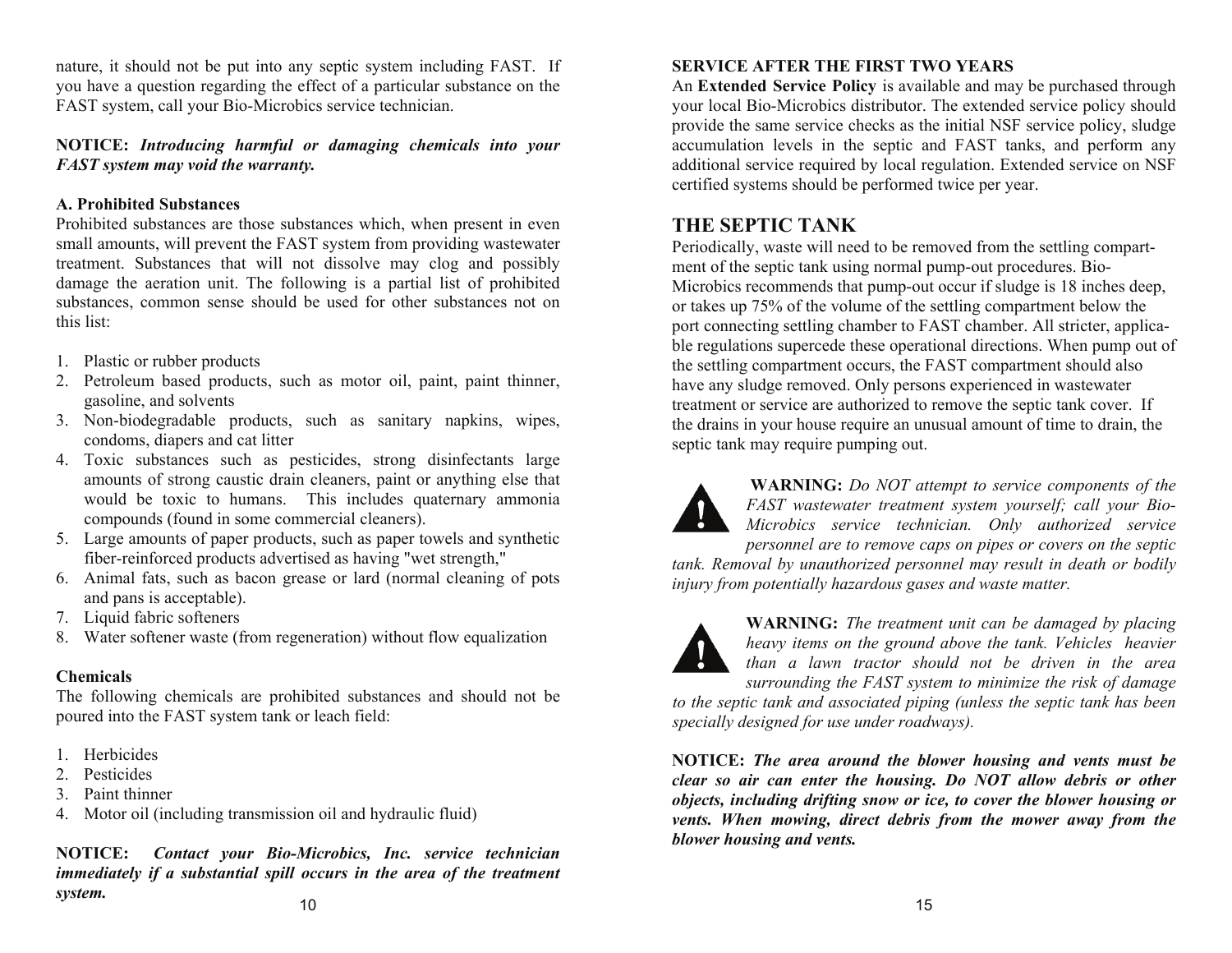| Concrete Tank<br>Fiberglass Tank<br><b>Anti-Flotation Installed</b><br>H <sub>2</sub> 0 Loading Capabilities<br>Fill Over FAST Lid<br>Tank Level<br>Watertight Joints & Piping                                                                             | A. Complete this section ONLY if the FAST <sub>®</sub> was installed in tank at the jobsite.<br><b>Trash Tank Clean Out Present</b><br><b>FAST Chamber Clean Out Present</b><br><b>Trash Tank Vent</b><br>Inspection Port Access to Grade |
|------------------------------------------------------------------------------------------------------------------------------------------------------------------------------------------------------------------------------------------------------------|-------------------------------------------------------------------------------------------------------------------------------------------------------------------------------------------------------------------------------------------|
| <b>B.</b> Tankage<br><b>Yes</b><br>No.<br>Tank Manufacturer<br>Working Liquid Volume in Trash Collector Chamber<br>Working Liquid Volume in FAST Treatment Chamber<br>FAST system installed using which method<br>FAST system installed into tank by whom: | <b>Service &amp; Access Port</b><br>Yes<br>No<br>Tank Model No.<br>Lid Suspension<br>Leg Support                                                                                                                                          |
| C. Alarm Panel/Piping<br>Visual Alarm Operating<br>Audio Alarm Operating<br>Sensor Switch Installed                                                                                                                                                        | Length of Air Supply Line<br>Diameter of Air Supply Line                                                                                                                                                                                  |
| D. Air Blower<br><b>Filter Element Inside</b><br><b>Blower Hood Installed</b><br><b>Blower Hood Secure</b><br><b>Blower Area Ventilated</b><br>Wired for High or Low Voltage<br>Voltage                                                                    | Inlet & Outlet Pipe Installed Correctly<br><b>Blower Operates Correctly</b><br>Blower Area Subject to Flooding<br>Blower Area Subject to Snow Load<br><b>Blower Hood Vents Clear</b><br>Single Phase or Three Phase<br>50 hz or 60 hz     |
| <b>E. Treatment Unit</b><br>Air Lift Operates Correctly<br>Module Insert Stable<br>4" Outlet Pipe Place<br>Length of Vent Line                                                                                                                             | Remote or Inspection Port Vent<br>Module Sealed & Bolted to Tank<br>Air Line Connection Glued to Airlift<br>Size of Vent Line Pipe                                                                                                        |
| F. Other<br>Manuals Onsite for Owner<br>Warranty to Owner                                                                                                                                                                                                  | NSF Inspection Service Given to Owner<br>After NSF Service Contract to Owner                                                                                                                                                              |

#### **B. Limited-use Substances**

Limited-use substances in large concentration will reduce or stop the treatment process. These same substances in smaller concentrations will have no harmful effect on the treatment process (in general, a small concentration is defined as being a dosage amount that the substance's manufacturer recommendeds). You may use the following substances without harming your FAST system if you use the substance according to the manufacturer's directions, use the substances sparingly, and do not introduce concentrated doses into the system.

- 1. Laundry bleach
- 2. Detergents with bleach
- 3. Household cleaners containing sodium bactericides such as:
	- Pine oil (disinfectant used in general purpose liquid cleaners),

N-alkyl dichlorobenzyl ammonium chloride (disinfectant used in detergents and spray cleaners),

Sodium hydroxide (lye-chemical used in drain openers and cleaners),

Sodium dichlor-s-triazinetrione (powdered bleach used in scouring powders and automatic dishwasher detergents),

Ortho-phenylphenol (bactericide used in tub and toilet bowl cleaners).

#### **Food Waste**

Some food waste, whether or not it is run through a garbage disposal, will not be treated by the FAST system, but will remain in solid form and fall to the bottom of the septic tank. Large quantities of organic material introduced into the FAST system from the garbage grinder may organically overload the FAST system and cause more frequent pumpout of the septic tank. Therefore, you should consider not disposing of these food items:

- 1. Animal bones
- 2. Melon rinds
- 3. Corn cobs
- 4. Pits and seeds
- 5. Eggshells
- 6. Any other non-edible waste

#### **C. Acceptable Substances**

Substances that are considered to be typical domestic wastewater are